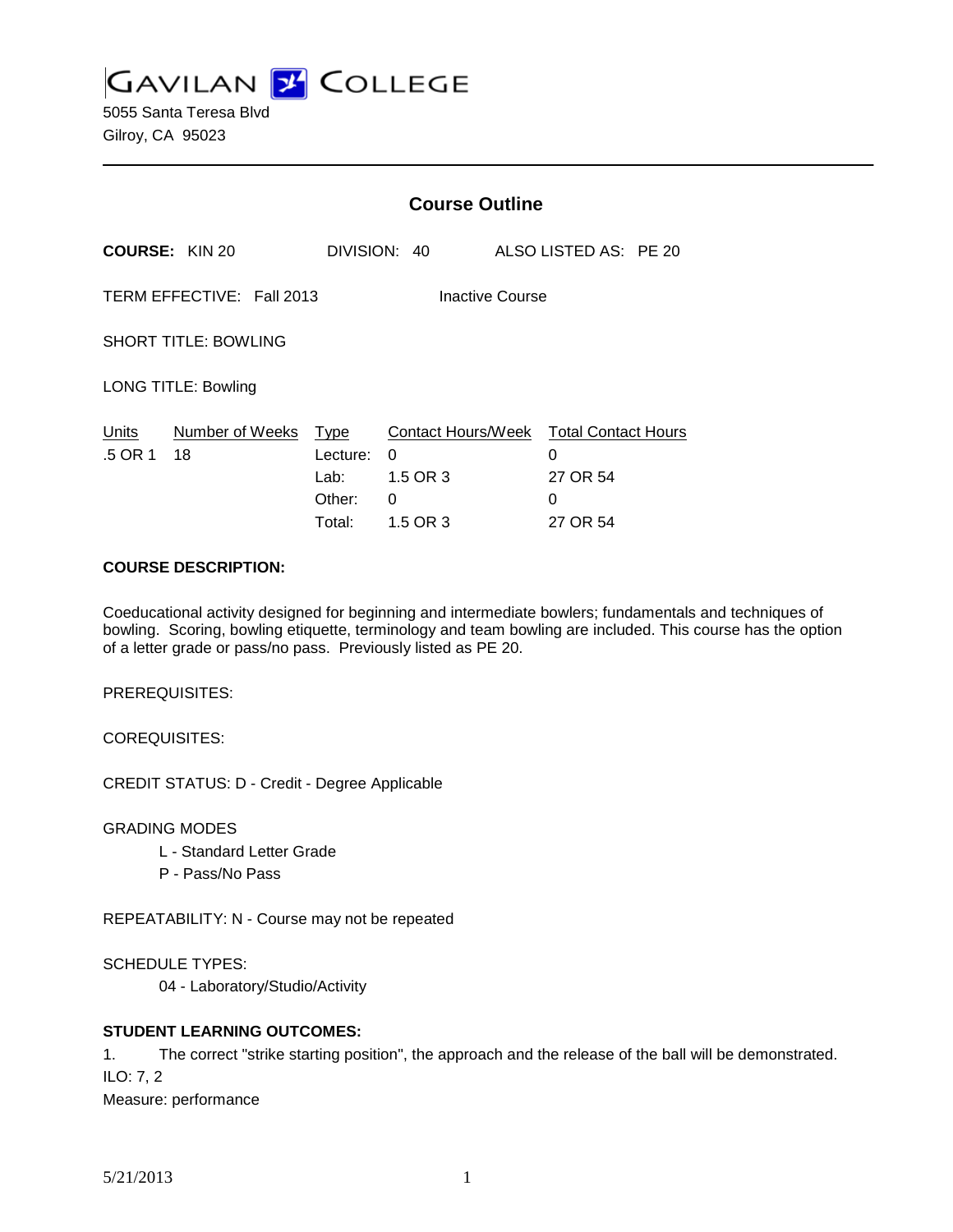2. Utilizing the 3-6-9 spare system, students will demonstrate and describe how to pick up a left side spare.

ILO: 7, 2, 1, 4

Measure: performance, oral exam

3. Utilizing the #10 pin starting position, students will demonstrate and describe how to pick up a right side spare.

ILO: 7, 2, 1, 4

Measure: performance, oral exam

4. Students will describe what a "perfect strike" is.

ILO: 1, 2, 7

Measure: oral exam, demonstration

5. Students will explain how to score a game and they will practice proper bowling etiquette.

ILO: 7, 2, 4, 1

Measure: demonstration, written exam, oral exam

# **CONTENT, STUDENT PERFORMANCE OBJECTIVES, OUT-OF-CLASS ASSIGNMENTS**

Inactive Course: 03/11/2013

# 3 - 6 Hours

Orientation: indicating procedures to be followed in class, methods of grading and class format. Generally speaking the class will utilize the following schedule: warm-up with shadow bowling, lecture/drill on a specific area, bowl ten frames and submit scoring/record of competition, check-out. The first few classes will include information on the care and use of equipment, selecting the proper ball, costs involved, the etiquette of bowling and the value of bowling as a recreational activity. Information on scoring will be provided/reviewed. Explanation and demonstration on the method of holding a bowling ball and the various types of approaches used in delivering the ball.

SPO: The student will demonstrate an approach used in delivering the bowling ball. They will discuss the requirements of the course and be able to list at least three etiquettes used when bowling.

#### 3 - 6 Hours

Review scoring, approach and ball release. Concentration will be on the approach form and the proper release of the ball on the alley. Emphasis will be on the importance of learning to bowl a hook ball. Demonstration on where the ball must hit the pins to obtain a strike.

SPO: The student will be able to mark a strike and a spare on a score sheet. They will explain where the ball must hit on the pins in order to obtain a strike.

#### 3 - 6 Hours

Continue emphasis on mastering the correct form in the approach and release of the ball. Demonstration on the technique involved in throwing a curve ball. Emphasize the importance of picking out a spot on the alley toward which to direct the ball release. Accuracy, rather than speed, should be emphasized. Introduce bowling terminology, such as: double, turkey, types of splits, etc. Review bowling etiquette. Explain the various kinds of splits and point out the importance of picking up spares.

SPO: The student will demonstrate "spot bowling" and how to throw a curve ball. They will explain the importance of picking up spares and how it can positively affect your score. Bowling terminology will be utilized by the student.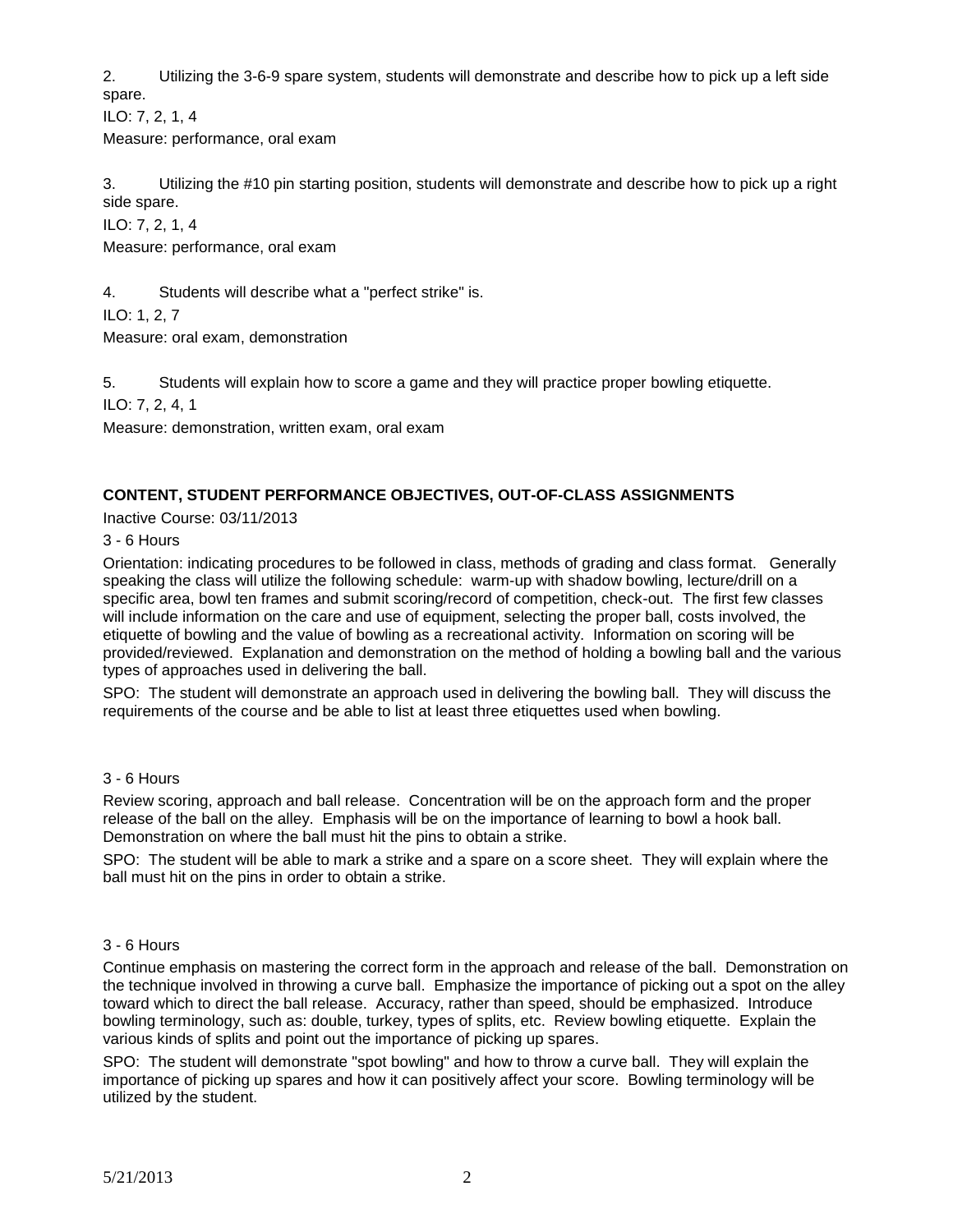#### 6 - 12 Hours

Teach the "3-1-2" system for attaining the strike impact point on the head pin and teach the "3-6-9" spare system. Information on ball drilling mechanics (span, bridge and zero pitch) and side weights (reverse and forward pitch) will be provided.

SPO: Students will describe and demonstrate the "3-1-2" system for a strike and the "3-6-9" spare system.

# 6 - 12 Hours

Continue working on skills. Team tournament play will be provided. Analyze "leaves" and discuss typical combinations. Continue to practice "marking" on a score sheet.

SPO: The student will be able to keep score on a bowling score sheet. They will be able to analyze and execute the best way to pick up a spare.

#### 4.5 - 9 Hours

Explain the causes and remedies of "side drift", time ball speeds and discuss their ramifications and explain handicap systems. Continue working on material covered in previous classes and provide practice opportunities through tournament play.

SPO: The student will explain at least one handicap system. They will be able to describe a cause for "side drift" and provide the appropriate correction.

2 Hours

Final.

Note:

This is a skill building class where the students' skills or proficiencies will be enhanced by supervised repetition and practice in class.

# **METHODS OF INSTRUCTION:**

Lecture, discussion, demonstration, video

#### **METHODS OF EVALUATION:**

The types of writing assignments required: None The problem-solving assignments required: None The types of skill demonstrations required: Performance exams The types of objective examinations used in the course: Multiple choice True/false Matching items Completion Other category: Requires student participation The basis for assigning students grades in the course: Writing assignments: 0% - 0%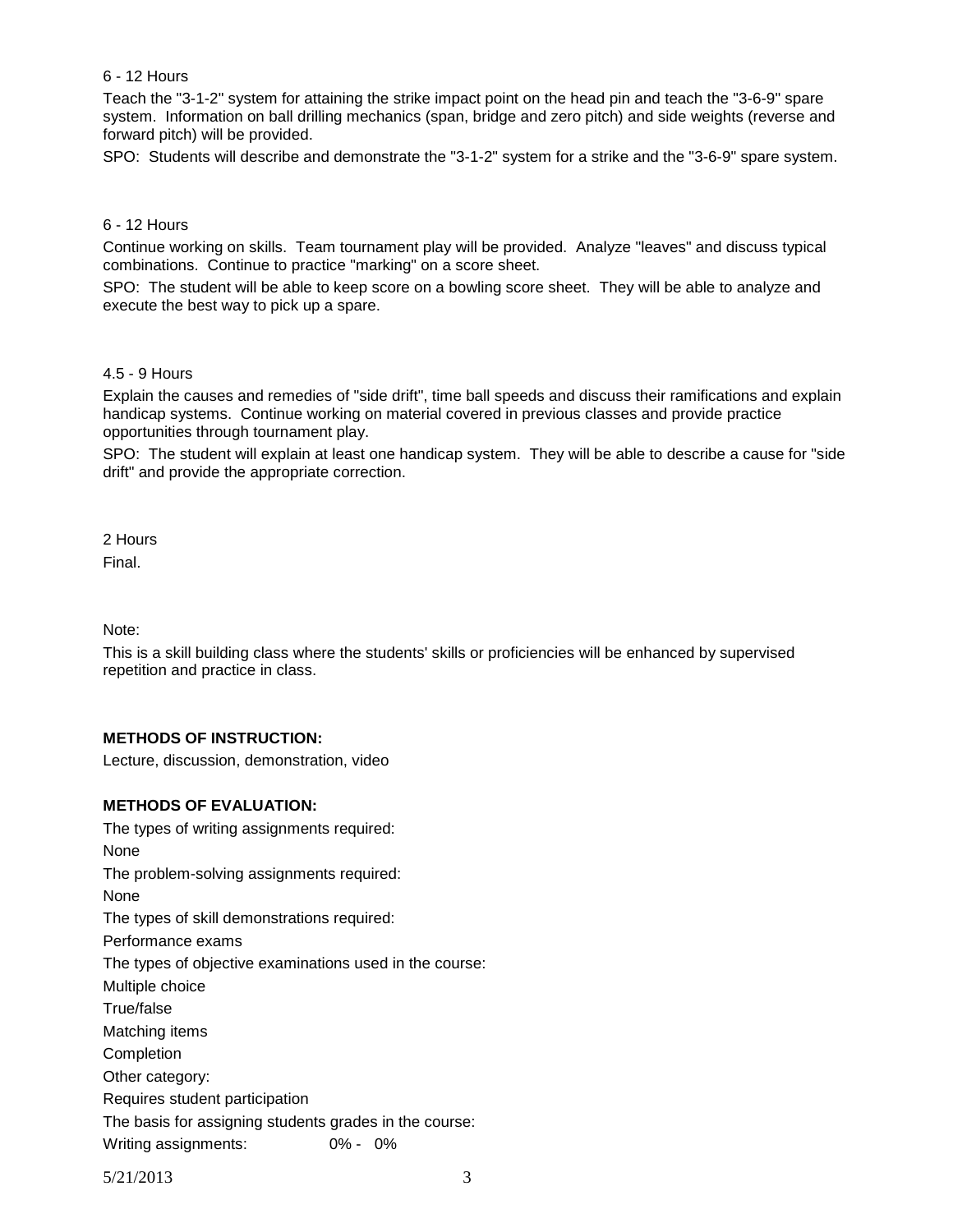Problem-solving demonstrations: 0% - 0% Skill demonstrations: 40% - 70% Objective examinations: 10% - 30% Other methods of evaluation: 30% - 60% JUSTIFICATION:

The department is requesting a name change, from the Physical Education and Athletics Department to the Department of Kinesiology and Athletics. The reasons for this action include:

1) A desire to follow suit with the 4-year colleges and universities.

2) A trend in the field. Community colleges are moving in this direction with Cabrillo College already taking this action. Others such as Sacramento City College, Mission College, and Diablo Valley College are also in the process of changing their name as well. Gavilan College can be a leader in this trend.

3) This more closely describes what our profession is about.

"Kinesiology is the academic discipline concerned with the art and science of human movement."

4) The state academic senate has proposed that Kinesiology and Exercise Science majors be added to the Disciplines List so they have recognized the move in this direction.

5) Over recent years, there have been discussions within the State regarding the need to streamline Physical Education as a discipline. This would help with the negative connotation that is often identified with this discipline. Gavilan College has worked hard to modify our programs to meet State requirements for our major. The name change would be another step in the right direction.

# **REPRESENTATIVE TEXTBOOKS:**

# **ARTICULATION and CERTIFICATE INFORMATION**

Associate Degree: GAV E1, effective 201170 CSU GE: CSU E1, effective 201170 IGETC: CSU TRANSFER: Transferable CSU, effective 201170 UC TRANSFER: Transferable UC, effective 201170

# **SUPPLEMENTAL DATA:**

Basic Skills: N Classification: A Noncredit Category: Y Cooperative Education: Program Status: 1 Program Applicable Special Class Status: N

5/21/2013 4